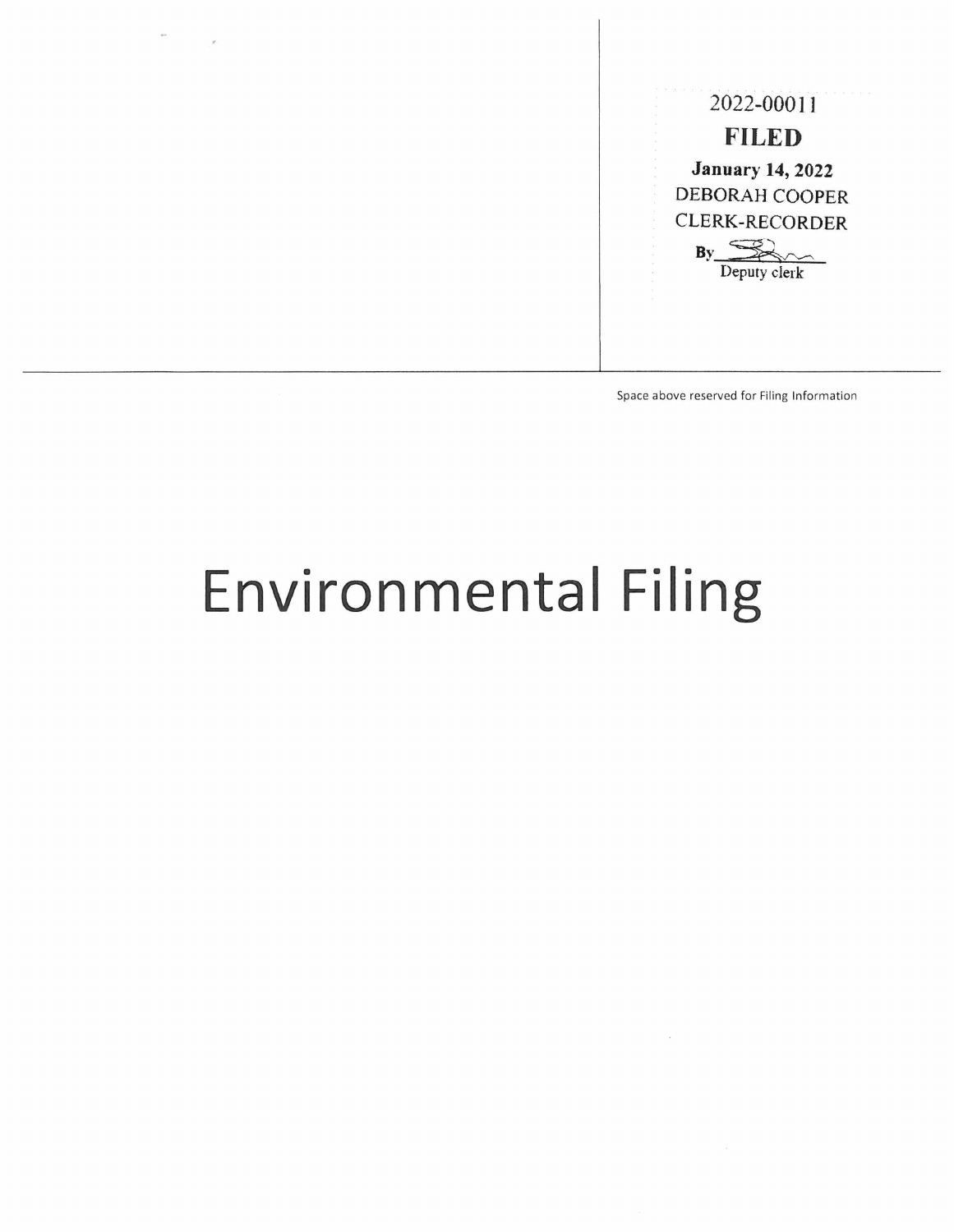## **Notice of Determination Appendix D Appendix D**

| To:            |                                                                                                                    |                                                  | From:                                                                                                                                                                           |  |  |  |
|----------------|--------------------------------------------------------------------------------------------------------------------|--------------------------------------------------|---------------------------------------------------------------------------------------------------------------------------------------------------------------------------------|--|--|--|
| $\blacksquare$ | Office of Planning and Research<br>$U.S.$ Mail:<br>P.O. Box 3044<br>Sacramento, CA 95812-3044 Sacramento, CA 95814 | <b>Street Address:</b><br>1400 Tenth St., Rm 113 | Public Agency: Central Contra Costa Sanitary<br>Address: District (Central San)<br>5019 Imhoff PI., Martinez CA 94553<br><b>Contact: Russell Leavitt</b><br>Phone: 925-768-3430 |  |  |  |
| $\blacksquare$ | <b>County Clerk</b><br>County of: Contra Costa<br>Address: 555 Escobar St<br>Martinez, CA 94553                    |                                                  | Lead Agency (if different from above):<br>Address:                                                                                                                              |  |  |  |
|                |                                                                                                                    |                                                  | Contact:<br>Phone:<br>SUBJECT: Filing of Notice of Determination in compliance with Section 21108 or 21152 of the Public                                                        |  |  |  |

## with Section 21108 or 21152 of the Public Resources Code.

State Clearinghouse Number (if submitted to State Clearinghouse): 2021070215

Project Title: Central San Solar Panel Array

Project Applicant: Central San

Project Location (include county): 4451 Blum Road, unincorporated Martinez, Contra Costa County

Project Description:

The project is the construction and operation a 1.75 megawatt solar panel array on about 8.2 acres. The fixed-tilt, ground-mounted solar panel modules would be encircled by a service road and perimeter fence. The remainder is retention basins and additional electrical equipment. The project will connect to PG&E on Blum Road.

This is to advise that the Central Contra Costa Sanitary District (Central San) has approved the above  $(\blacksquare$  Lead Agency or  $\square$  Responsible Agency)

described project on January 13, 2022 and has made the following determinations regarding the above (date)

described project.

1. The project  $\Box$  will  $\Box$  will not] have a significant effect on the environment.

- 2.  $\Box$  An Environmental Impact Report was prepared for this project pursuant to the provisions of CEQA. **[iii]** A Negative Declaration was prepared for this project pursuant to the provisions of CEQA.
- 3. Mitigation measures  $[\blacksquare]$  were  $\Box$  were not] made a condition of the approval of the project.
- 4. A mitigation reporting or monitoring plan  $[\blacksquare$  was  $\Box$  was not] adopted for this project.
- 5. A statement of Overriding Considerations  $[\Box]$  was  $[\Box]$  was not] adopted for this project.
- 6. Findings  $[\blacksquare]$  were  $\Box$  were not] made pursuant to the provisions of CEQA.

This is to certify that the final EIR with comments and responses and record of project approval, or the negative Declaration, is available to the General Public at:

www.centralsan.org/solar

| Rump B Junt<br>Signature (Public Agency): | Title: Environmental Coordinator |  |  |
|-------------------------------------------|----------------------------------|--|--|
| Date: January 13, 2022                    | Date Received for filing at OPR: |  |  |

Authority cited: Sections 21083, Public Resources Code. Reference Section 21000-21174, Public Resources Code. The Revised 2011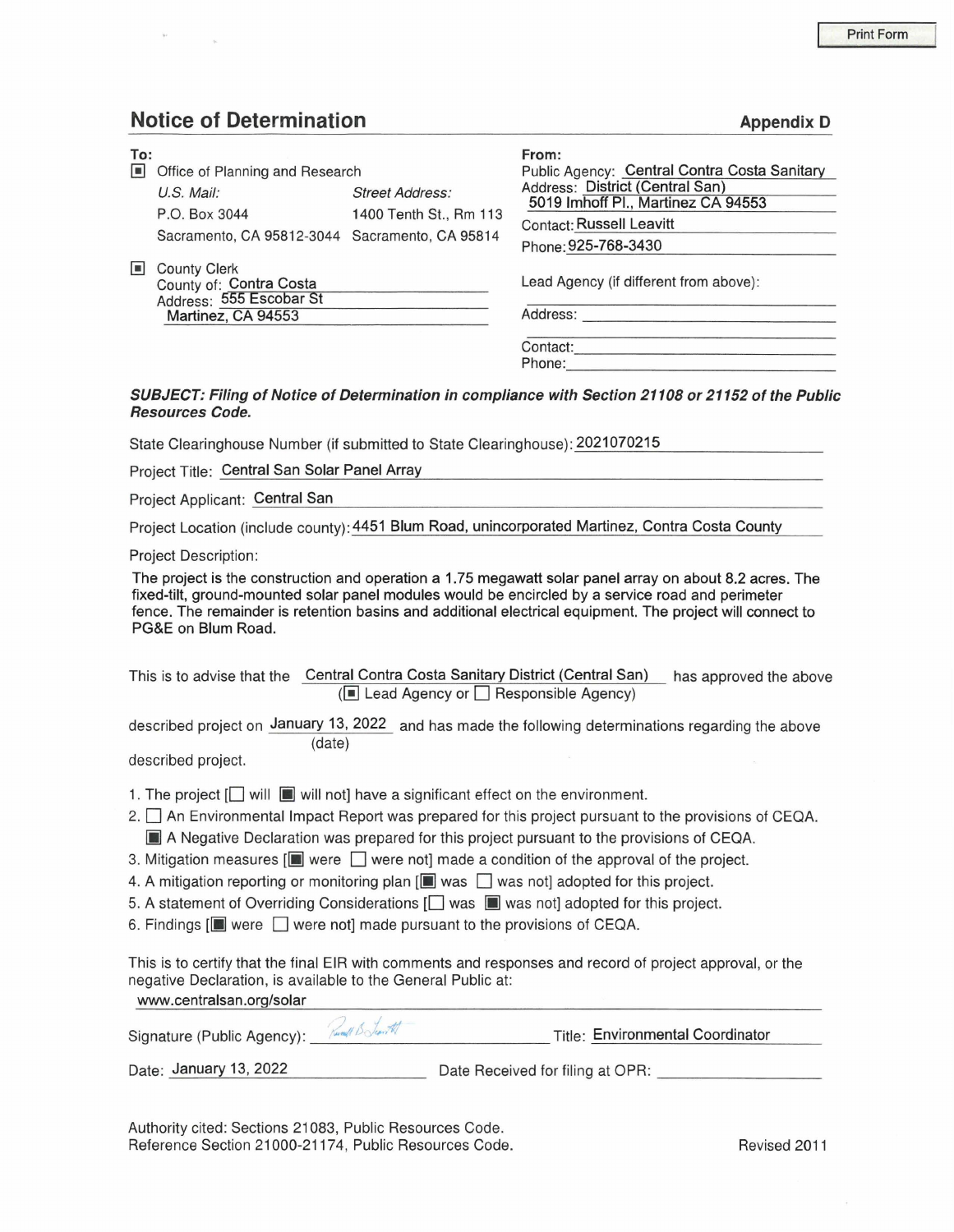| State of California - Department of Fish and Wildlife<br>CALIFORNIA<br>2022 ENVIRONMENTAL DOCUMENT FILING FEE<br><b>CASH RECEIPT</b>                                |                                                                        |                        |              |                                                                                                                                                                                                                                                                                                        |                                            |
|---------------------------------------------------------------------------------------------------------------------------------------------------------------------|------------------------------------------------------------------------|------------------------|--------------|--------------------------------------------------------------------------------------------------------------------------------------------------------------------------------------------------------------------------------------------------------------------------------------------------------|--------------------------------------------|
| DFW 753.5a (REV. 01/01/22) Previously DFG 753.5a                                                                                                                    |                                                                        | Print                  |              | <b>StartOver</b>                                                                                                                                                                                                                                                                                       | Finalize&Email                             |
|                                                                                                                                                                     |                                                                        | <b>RECEIPT NUMBER:</b> |              |                                                                                                                                                                                                                                                                                                        |                                            |
|                                                                                                                                                                     |                                                                        | 07-01/14/2022-013      |              |                                                                                                                                                                                                                                                                                                        |                                            |
|                                                                                                                                                                     |                                                                        |                        |              |                                                                                                                                                                                                                                                                                                        | STATE CLEARINGHOUSE NUMBER (If applicable) |
| SEE INSTRUCTIONS ON REVERSE. TYPE OR PRINT CLEARLY.                                                                                                                 |                                                                        | 2021070215             |              |                                                                                                                                                                                                                                                                                                        |                                            |
| <b>LEAD AGENCY</b>                                                                                                                                                  | <b>LEADAGENCY EMAIL</b>                                                |                        |              | DATE                                                                                                                                                                                                                                                                                                   |                                            |
| CENTRAL CONTRA COSTA SANITARY                                                                                                                                       |                                                                        |                        |              | 01/14/2022                                                                                                                                                                                                                                                                                             |                                            |
| COUNTY/STATE AGENCY OF FILING                                                                                                                                       |                                                                        |                        |              | DOCUMENT NUMBER                                                                                                                                                                                                                                                                                        |                                            |
| CONTRA COSTA COUNTY                                                                                                                                                 |                                                                        |                        |              | 2022-00011                                                                                                                                                                                                                                                                                             |                                            |
| PROJECT TITLE                                                                                                                                                       |                                                                        |                        |              |                                                                                                                                                                                                                                                                                                        |                                            |
| CENTRAL SAN SOLAR PANEL ARRAY                                                                                                                                       |                                                                        |                        |              |                                                                                                                                                                                                                                                                                                        |                                            |
| PROJECT APPLICANT NAME                                                                                                                                              | PROJECT APPLICANT EMAIL                                                |                        |              | PHONE NUMBER                                                                                                                                                                                                                                                                                           |                                            |
| <b>CENTRAL SAN</b><br>PROJECT APPLICANT ADDRESS                                                                                                                     | <b>CITY</b>                                                            | <b>STATE</b>           |              | (925) 768-3430<br>ZIP CODE                                                                                                                                                                                                                                                                             |                                            |
|                                                                                                                                                                     |                                                                        |                        |              |                                                                                                                                                                                                                                                                                                        |                                            |
| 5019 IMHOFF PLACE                                                                                                                                                   | <b>MARTINEZ</b>                                                        | CA                     |              | 94553                                                                                                                                                                                                                                                                                                  |                                            |
| PROJECT APPLICANT (Check appropriate box)<br>X Local Public Agency<br><b>School District</b><br>. .                                                                 | Other Special District                                                 |                        | State Agency |                                                                                                                                                                                                                                                                                                        | <b>Private Entity</b>                      |
| <b>CHECK APPLICABLE FEES:</b><br>Environmental Impact Report (EIR)                                                                                                  |                                                                        |                        |              | $$3,539.25$ $$$                                                                                                                                                                                                                                                                                        |                                            |
| Mitigated/Negative Declaration (MND)(ND)<br>$\times$                                                                                                                |                                                                        |                        |              | \$2,548.00\$                                                                                                                                                                                                                                                                                           | 2,548.00                                   |
| Certified Regulatory Program (CRP) document - payment due directly to CDFW<br>□                                                                                     |                                                                        |                        |              |                                                                                                                                                                                                                                                                                                        | $$1,203.25$ \$                             |
| $\Box$ Exempt from fee<br>Notice of Exemption (attach)<br>CDFW No Effect Determination (attach)<br>Fee previously paid (attach previously issued cash receipt copy) |                                                                        |                        |              |                                                                                                                                                                                                                                                                                                        |                                            |
| □ Water Right Application or Petition Fee (State Water Resources Control Board only)                                                                                |                                                                        | $\mathcal{F}$          |              | $850.00$ $\frac{1}{100}$ $\frac{1}{100}$ $\frac{1}{100}$ $\frac{1}{100}$ $\frac{1}{100}$ $\frac{1}{100}$ $\frac{1}{100}$ $\frac{1}{100}$ $\frac{1}{100}$ $\frac{1}{100}$ $\frac{1}{100}$ $\frac{1}{100}$ $\frac{1}{100}$ $\frac{1}{100}$ $\frac{1}{100}$ $\frac{1}{100}$ $\frac{1}{100}$ $\frac{1}{10$ |                                            |
| County documentary handling fee                                                                                                                                     |                                                                        | \$                     |              |                                                                                                                                                                                                                                                                                                        | 50.00                                      |
| $\Box$ Other                                                                                                                                                        |                                                                        |                        | \$           |                                                                                                                                                                                                                                                                                                        |                                            |
| PAYMENT METHOD:                                                                                                                                                     |                                                                        |                        |              |                                                                                                                                                                                                                                                                                                        |                                            |
| Other 3453/4664<br>$\Box$ Credit<br>X Check<br>$\Box$ Cash                                                                                                          |                                                                        | <b>TOTAL RECEIVED</b>  | \$           |                                                                                                                                                                                                                                                                                                        | 2,598.00                                   |
| SIGNATURE                                                                                                                                                           | AGENCY OF FILING PRINTED NAME AND TITLE<br>Thomas Shanise Deputy Clerk |                        |              |                                                                                                                                                                                                                                                                                                        |                                            |
|                                                                                                                                                                     |                                                                        |                        |              |                                                                                                                                                                                                                                                                                                        |                                            |

 $\epsilon$